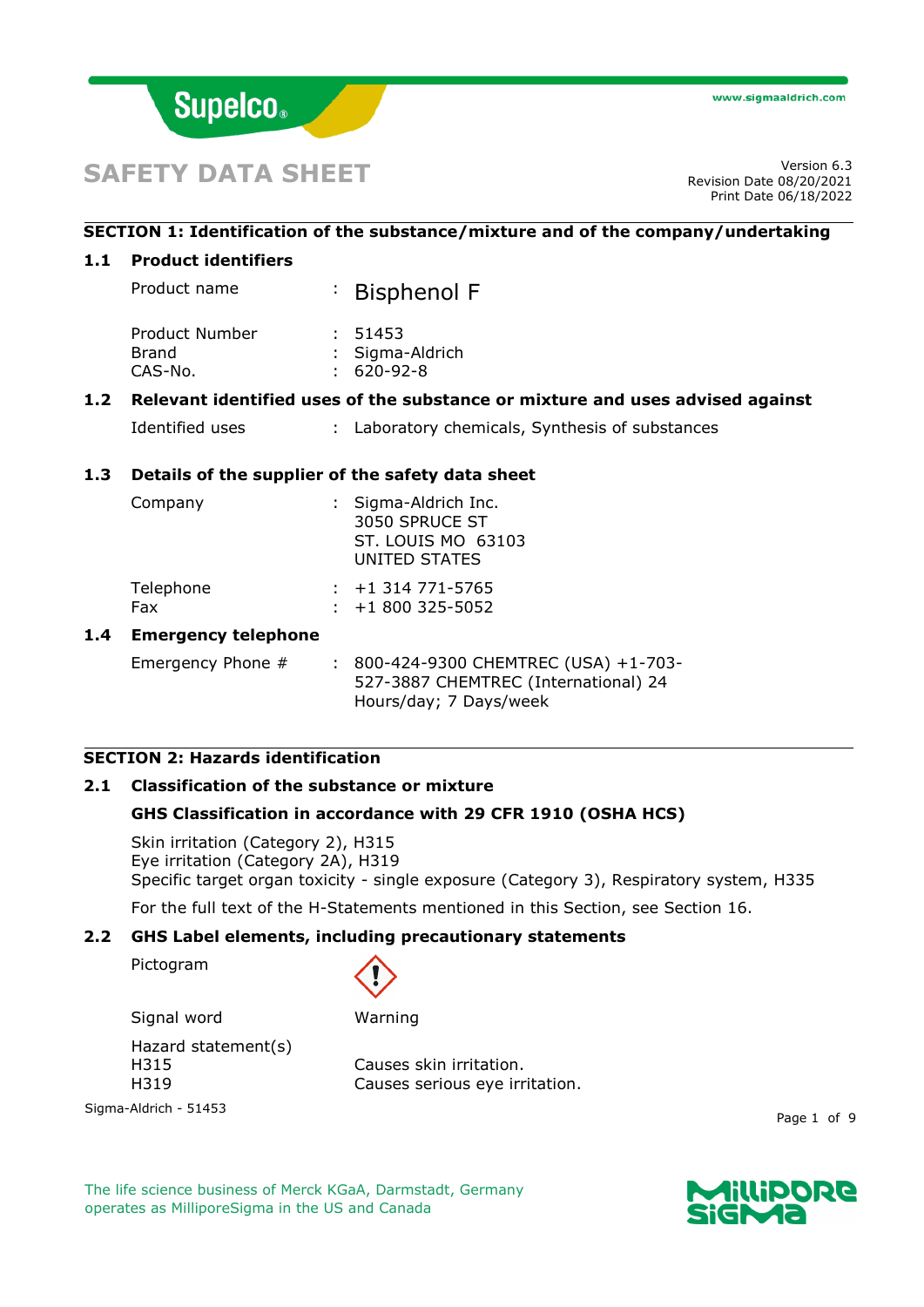| H335                       | May cause respiratory irritation.                                |
|----------------------------|------------------------------------------------------------------|
| Precautionary statement(s) |                                                                  |
| P261                       | Avoid breathing dust/ fume/ gas/ mist/ vapors/ spray.            |
| P264                       | Wash skin thoroughly after handling.                             |
| P271                       | Use only outdoors or in a well-ventilated area.                  |
| P280                       | Wear protective gloves/ eye protection/ face protection.         |
| $P302 + P352$              | IF ON SKIN: Wash with plenty of soap and water.                  |
| $P304 + P340$              | IF INHALED: Remove victim to fresh air and keep at rest in a     |
|                            | position comfortable for breathing.                              |
| $P305 + P351 + P338$       | IF IN EYES: Rinse cautiously with water for several minutes.     |
|                            | Remove contact lenses, if present and easy to do. Continue       |
|                            | rinsing.                                                         |
| P312                       | Call a POISON CENTER/ doctor if you feel unwell.                 |
| P321                       | Specific treatment (see supplemental first aid instructions on   |
|                            | this label).                                                     |
| $P332 + P313$              | If skin irritation occurs: Get medical advice/attention.         |
| $P337 + P313$              | If eye irritation persists: Get medical advice/ attention.       |
| P362                       | Take off contaminated clothing and wash before reuse.            |
| $P403 + P233$              | Store in a well-ventilated place. Keep container tightly closed. |
| P405                       | Store locked up.                                                 |
| P501                       | Dispose of contents/ container to an approved waste disposal     |
|                            | plant.                                                           |

# **2.3 Hazards not otherwise classified (HNOC) or not covered by GHS** - none

## **SECTION 3: Composition/information on ingredients**

#### **3.1 Substances**

| puvstantes<br>Synonyms                           |                                                         | BIS(4-HYDROXYPHENYL)METHANE, 98%                        |               |  |
|--------------------------------------------------|---------------------------------------------------------|---------------------------------------------------------|---------------|--|
| Formula<br>Molecular weight<br>CAS-No.<br>EC-No. | C13H12O2<br>200.24 g/mol<br>$620 - 92 - 8$<br>210-658-2 |                                                         |               |  |
| Component                                        |                                                         | Classification                                          | Concentration |  |
| 4,4'-Methylenediphenol                           |                                                         |                                                         |               |  |
|                                                  |                                                         | Skin Irrit. 2; Eye Irrit. 2A;<br>STOT SE 3; H315, H319, | $\le$ = 100 % |  |

H335

For the full text of the H-Statements mentioned in this Section, see Section 16.

# **SECTION 4: First aid measures**

#### **4.1 Description of first-aid measures**

#### **General advice**

Consult a physician. Show this material safety data sheet to the doctor in attendance.Move out of dangerous area.

Sigma-Aldrich - 51453

Page 2 of 9

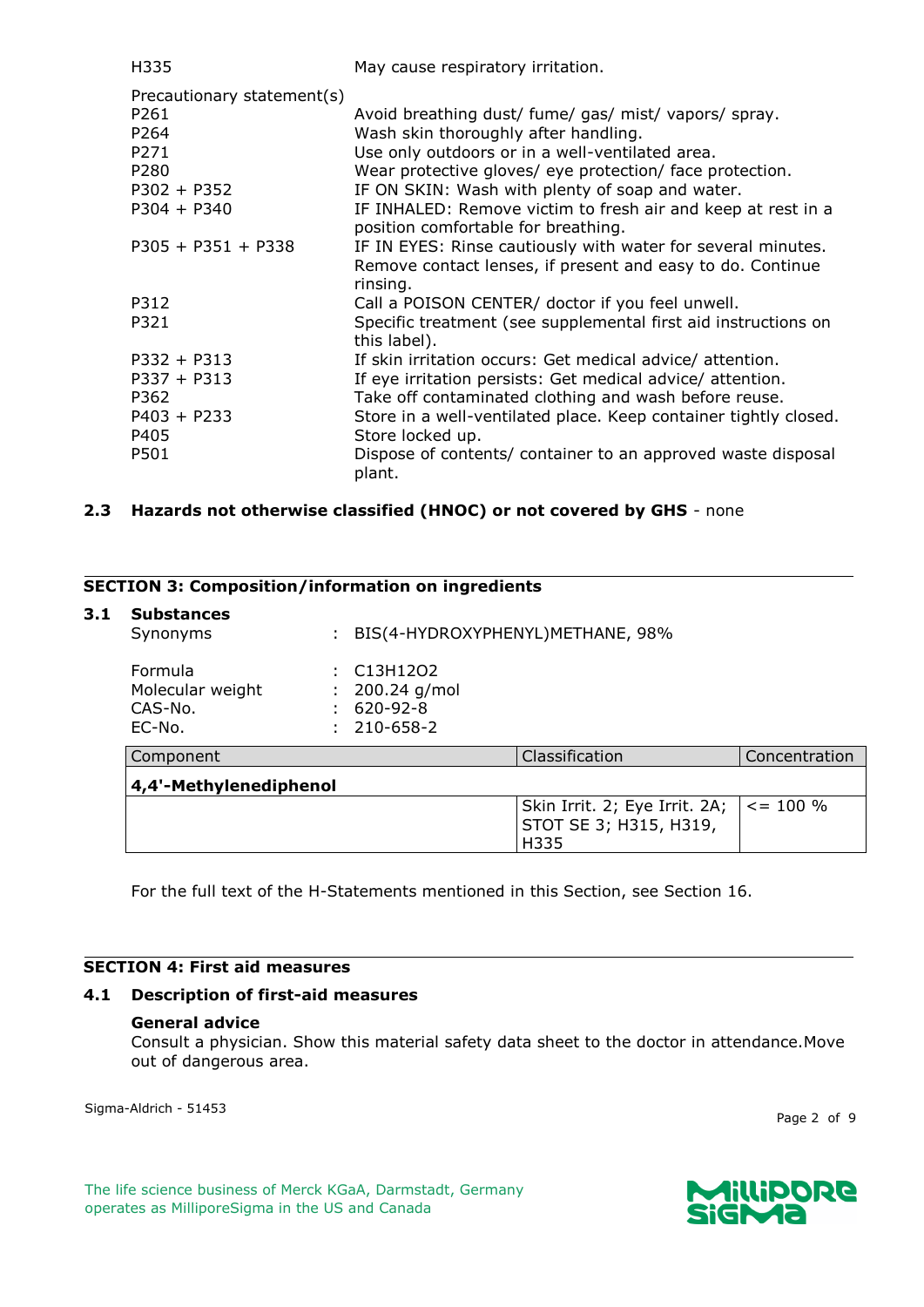# **If inhaled**

If breathed in, move person into fresh air. If not breathing, give artificial respiration. Consult a physician.

#### **In case of skin contact**

Wash off with soap and plenty of water. Consult a physician.

## **In case of eye contact**

Rinse thoroughly with plenty of water for at least 15 minutes and consult a physician.

#### **If swallowed**

Never give anything by mouth to an unconscious person. Rinse mouth with water. Consult a physician.

# **4.2 Most important symptoms and effects, both acute and delayed**

The most important known symptoms and effects are described in the labelling (see section 2.2) and/or in section 11

#### **4.3 Indication of any immediate medical attention and special treatment needed** No data available

#### **SECTION 5: Firefighting measures**

## **5.1 Extinguishing media**

**Suitable extinguishing media** Use water spray, alcohol-resistant foam, dry chemical or carbon dioxide.

- **5.2 Special hazards arising from the substance or mixture** Carbon oxides
- **5.3 Advice for firefighters** Wear self-contained breathing apparatus for firefighting if necessary.
- **5.4 Further information** No data available

#### **SECTION 6: Accidental release measures**

#### **6.1 Personal precautions, protective equipment and emergency procedures** Use personal protective equipment. Avoid dust formation. Avoid breathing vapors, mist or gas. Ensure adequate ventilation. Evacuate personnel to safe areas. Avoid breathing dust. For personal protection see section 8.

- **6.2 Environmental precautions** Do not let product enter drains.
- **6.3 Methods and materials for containment and cleaning up** Pick up and arrange disposal without creating dust. Sweep up and shovel. Keep in suitable, closed containers for disposal.
- **6.4 Reference to other sections** For disposal see section 13.

Sigma-Aldrich - 51453

Page 3 of 9

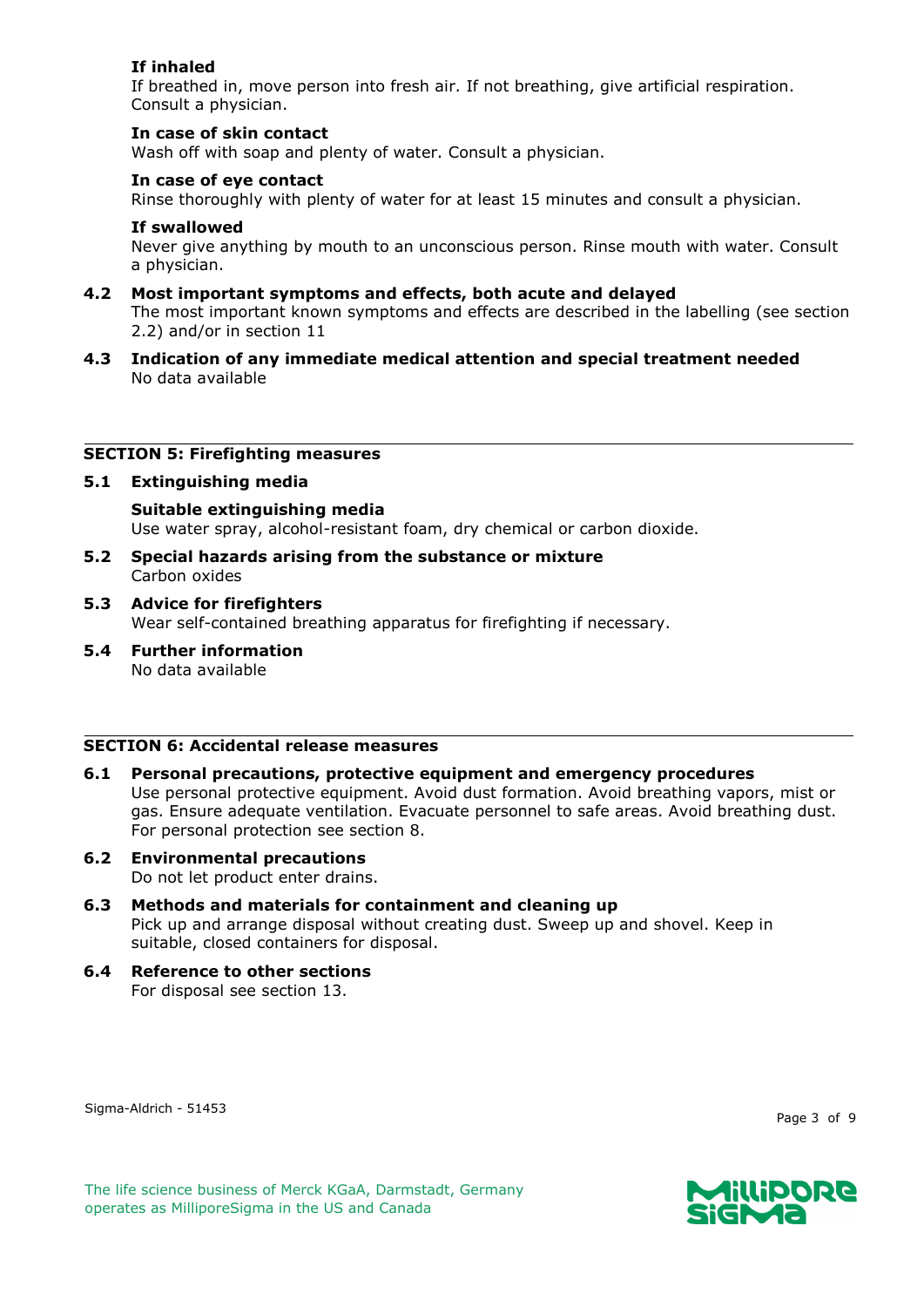# **SECTION 7: Handling and storage**

#### **7.1 Precautions for safe handling**

#### **Advice on safe handling**

Avoid contact with skin and eyes. Avoid formation of dust and aerosols.**Advice on safe handling**

Further processing of solid materials may result in the formation of combustible dusts. The potential for combustible dust formation should be taken into consideration before additional processing occurs.

#### **Advice on protection against fire and explosion**

Provide appropriate exhaust ventilation at places where dust is formed.

#### **Hygiene measures**

Handle in accordance with good industrial hygiene and safety practice. Wash hands before breaks and at the end of workday. For precautions see section 2.2.

## **7.2 Conditions for safe storage, including any incompatibilities**

#### **Storage conditions**

Keep container tightly closed in a dry and well-ventilated place.

#### **Storage class**

Storage class (TRGS 510): 13: Non Combustible Solids

#### **7.3 Specific end use(s)**

Apart from the uses mentioned in section 1.2 no other specific uses are stipulated

## **SECTION 8: Exposure controls/personal protection**

#### **8.1 Control parameters**

#### **Ingredients with workplace control parameters**

Contains no substances with occupational exposure limit values.

## **8.2 Exposure controls**

#### **Appropriate engineering controls**

Handle in accordance with good industrial hygiene and safety practice. Wash hands before breaks and at the end of workday.

#### **Personal protective equipment**

#### **Eye/face protection**

Safety glasses with side-shields conforming to EN166 Use equipment for eye protection tested and approved under appropriate government standards such as NIOSH (US) or EN 166(EU).

#### **Skin protection**

Handle with gloves. Gloves must be inspected prior to use. Use proper glove removal technique (without touching glove's outer surface) to avoid skin contact with this product. Dispose of contaminated gloves after use in accordance with applicable laws and good laboratory practices. Wash and dry hands.

#### **Body Protection**

Impervious clothing, The type of protective equipment must be selected according to the concentration and amount of the dangerous substance at the specific workplace.

Sigma-Aldrich - 51453

Page 4 of 9

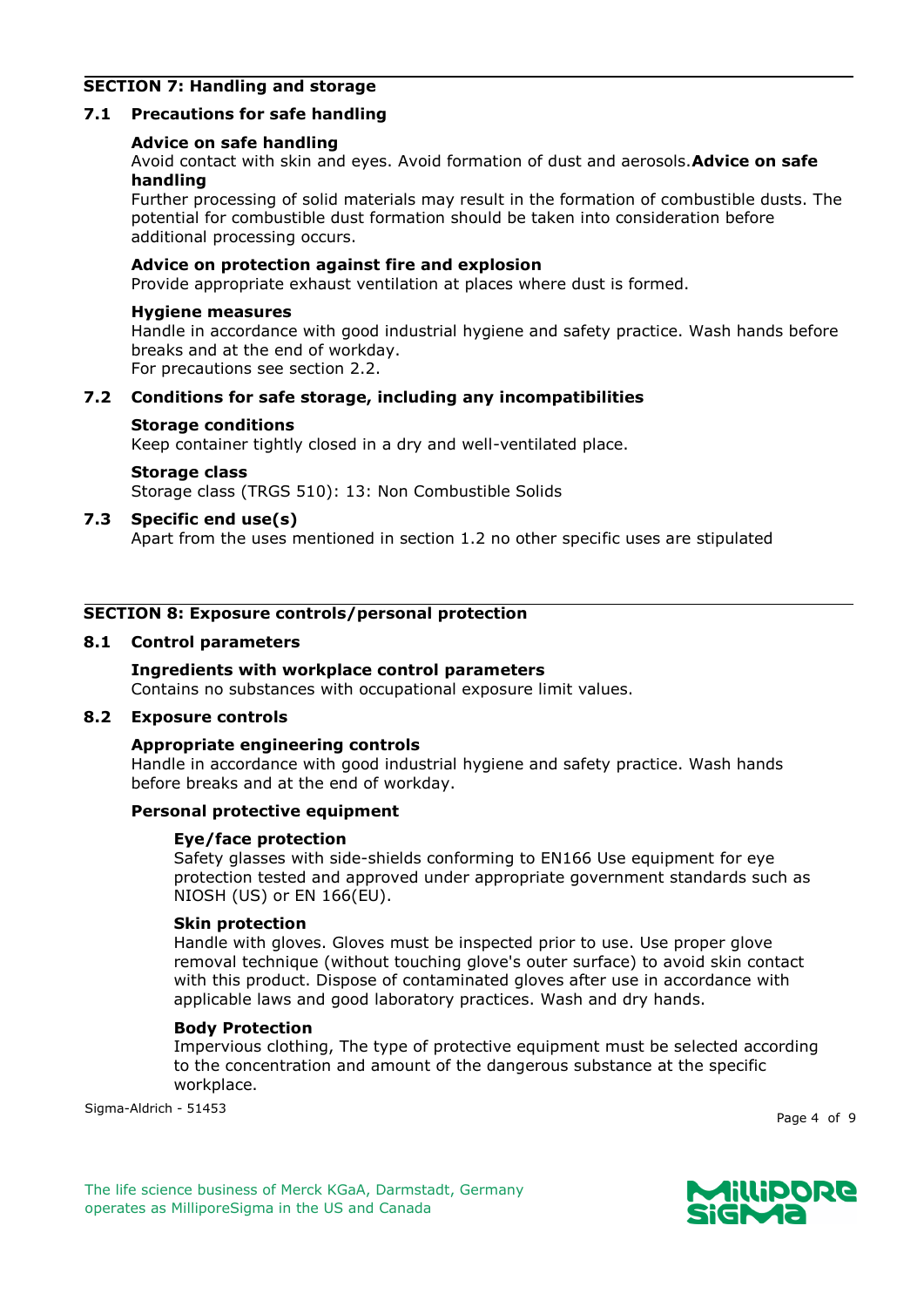#### **Respiratory protection**

For nuisance exposures use type P95 (US) or type P1 (EU EN 143) particle respirator.For higher level protection use type OV/AG/P99 (US) or type ABEK-P2 (EU EN 143) respirator cartridges. Use respirators and components tested and approved under appropriate government standards such as NIOSH (US) or CEN (EU).

#### **Control of environmental exposure**

Do not let product enter drains.

# **SECTION 9: Physical and chemical properties**

## **9.1 Information on basic physical and chemical properties**

| a)                              | Appearance                                         | Form: powder<br>Color: off-white                 |  |
|---------------------------------|----------------------------------------------------|--------------------------------------------------|--|
| b)                              | Odor                                               | No data available                                |  |
| c)                              | Odor Threshold                                     | No data available                                |  |
| d)                              | pH                                                 | No data available                                |  |
| e)                              | Melting<br>point/freezing point                    | Melting point/range: 162 - 164 °C (324 - 327 °F) |  |
| f)                              | Initial boiling point<br>and boiling range         | No data available                                |  |
| g)                              | Flash point                                        | ()No data available                              |  |
| h)                              | Evaporation rate                                   | No data available                                |  |
| i)                              | Flammability (solid,<br>gas)                       | No data available                                |  |
| j)                              | Upper/lower<br>flammability or<br>explosive limits | No data available                                |  |
| k)                              | Vapor pressure                                     | No data available                                |  |
| $\vert$                         | Vapor density                                      | No data available                                |  |
| m)                              | Density                                            | No data available                                |  |
|                                 | Relative density                                   | No data available                                |  |
| n)                              | Water solubility                                   | No data available                                |  |
| o)                              | Partition coefficient:<br>n-octanol/water          | No data available                                |  |
| p)                              | Autoignition<br>temperature                        | No data available                                |  |
| q)                              | Decomposition<br>temperature                       | No data available                                |  |
| r)                              | Viscosity                                          | No data available                                |  |
| s)                              | <b>Explosive properties</b>                        | No data available                                |  |
| t)                              | Oxidizing properties                               | No data available                                |  |
| <b>Other safety information</b> |                                                    |                                                  |  |

No data available

Sigma-Aldrich - 51453

**9.2** 

Page 5 of 9

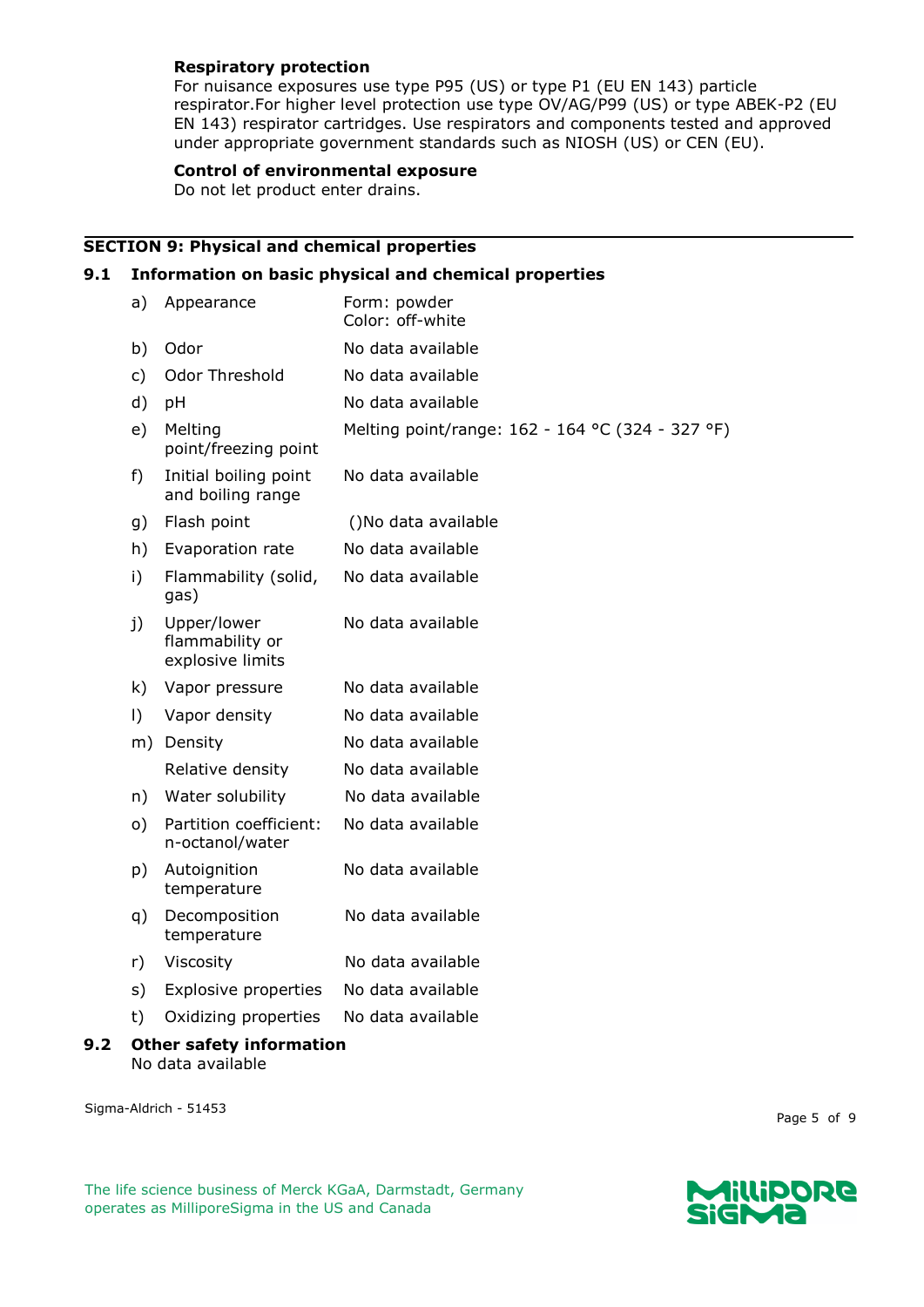# **SECTION 10: Stability and reactivity**

- **10.1 Reactivity** No data available
- **10.2 Chemical stability** Stable under recommended storage conditions.
- **10.3 Possibility of hazardous reactions** No data available
- **10.4 Conditions to avoid** No data available
- **10.5 Incompatible materials** Strong oxidizing agents
- **10.6 Hazardous decomposition products** In the event of fire: see section 5

## **SECTION 11: Toxicological information**

#### **11.1 Information on toxicological effects**

#### **Acute toxicity**

LD50 Oral - Rat - 4,950 mg/kg Inhalation: No data available Dermal: No data available No data available

**Skin corrosion/irritation** No data available

**Serious eye damage/eye irritation** No data available

**Respiratory or skin sensitization** No data available

**Germ cell mutagenicity** No data available

#### **Carcinogenicity**

IARC: No ingredient of this product present at levels greater than or equal to 0.1% is identified as probable, possible or confirmed human carcinogen by IARC.

> No ingredient of this product present at levels greater than or equal to 0.1% is identified as probable, possible or confirmed human carcinogen by IARC.

- ACGIH: No ingredient of this product present at levels greater than or equal to 0.1% is identified as a carcinogen or potential carcinogen by ACGIH.
- NTP: No ingredient of this product present at levels greater than or equal to 0.1% is identified as a known or anticipated carcinogen by NTP.

No ingredient of this product present at levels greater than or equal to 0.1% is identified as a known or anticipated carcinogen by NTP.

OSHA: No component of this product present at levels greater than or equal to 0.1% is

Sigma-Aldrich - 51453

Page 6 of 9

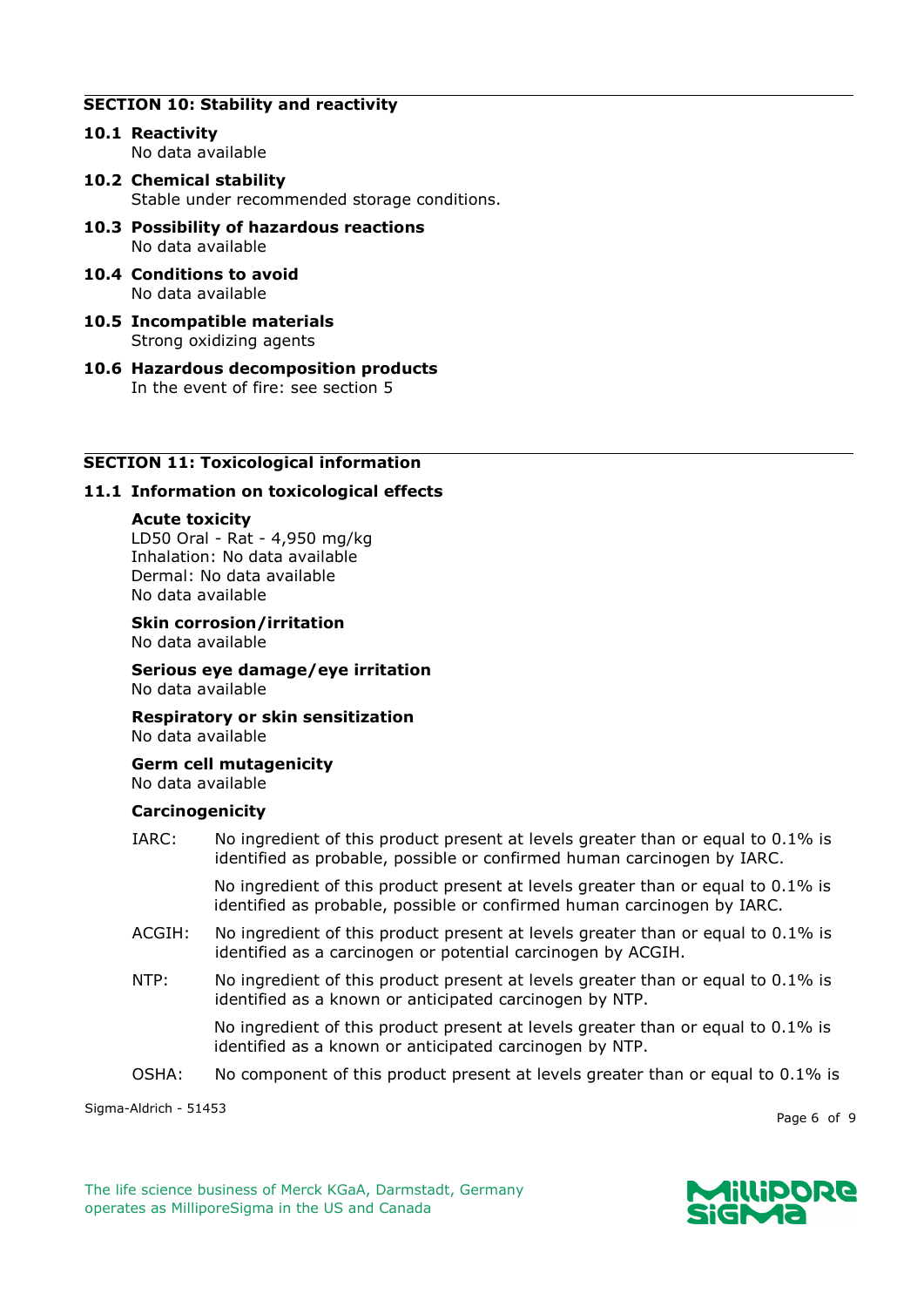on OSHA's list of regulated carcinogens.

No component of this product present at levels greater than or equal to 0.1% is on OSHA's list of regulated carcinogens.

#### **Reproductive toxicity**

No data available No data available

## **Specific target organ toxicity - single exposure**

Inhalation - May cause respiratory irritation.

## **Specific target organ toxicity - repeated exposure** No data available

#### **Aspiration hazard** No data available

#### **11.2 Additional Information**

#### RTECS: SL9625000

To the best of our knowledge, the chemical, physical, and toxicological properties have not been thoroughly investigated.

# **SECTION 12: Ecological information**

- **12.1 Toxicity** No data available
- **12.2 Persistence and degradability** No data available
- **12.3 Bioaccumulative potential** No data available
- **12.4 Mobility in soil** No data available

#### **12.5 Results of PBT and vPvB assessment** PBT/vPvB assessment not available as chemical safety assessment not required/not conducted

#### **12.6 Other adverse effects** No data available

# **SECTION 13: Disposal considerations**

#### **13.1 Waste treatment methods**

#### **Product**

Offer surplus and non-recyclable solutions to a licensed disposal company. Contact a licensed professional waste disposal service to dispose of this material.

#### **Contaminated packaging**

Dispose of as unused product.

Sigma-Aldrich - 51453

Page 7 of 9

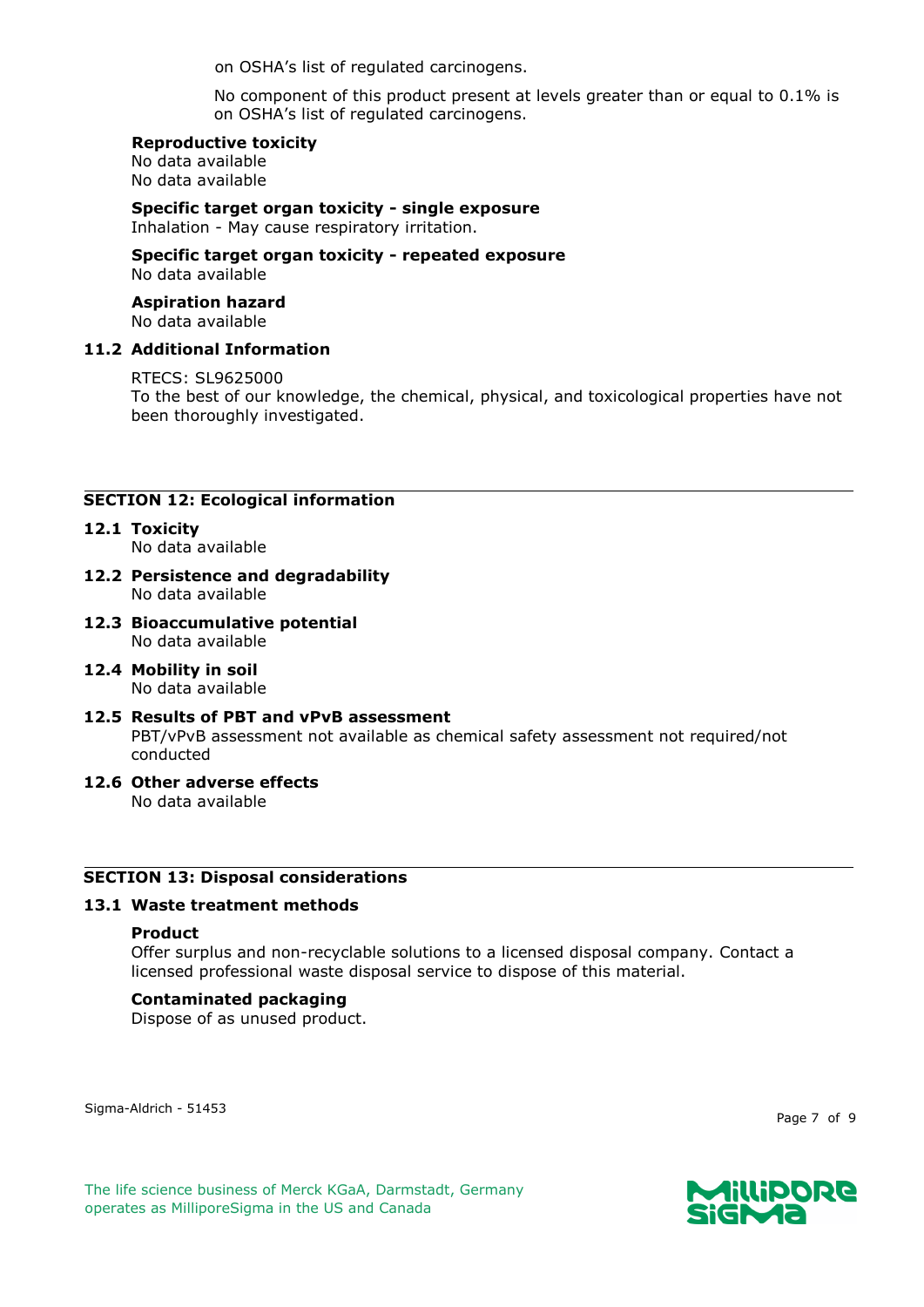# **SECTION 14: Transport information**

# **DOT (US)**

Not dangerous goods

## **IMDG**

Not dangerous goods

# **IATA**

Not dangerous goods

## **Further information**

Not classified as dangerous in the meaning of transport regulations.

## **SECTION 15: Regulatory information**

## **SARA 302 Components**

No chemicals in this material are subject to the reporting requirements of SARA Title III, Section 302.

#### **SARA 313 Components**

This material does not contain any chemical components with known CAS numbers that exceed the threshold (De Minimis) reporting levels established by SARA Title III, Section 313.

#### **SARA 311/312 Hazards**

Acute Health Hazard

## **Massachusetts Right To Know Components**

No components are subject to the Massachusetts Right to Know Act.

No components are subject to the Massachusetts Right to Know Act.

| <b>Pennsylvania Right To Know Components</b> | CAS-No.        | <b>Revision Date</b> |
|----------------------------------------------|----------------|----------------------|
| 4,4'-Methylenediphenol                       | $620 - 92 - 8$ | 2019-07-11           |
| <b>New Jersey Right To Know Components</b>   | CAS-No.        | <b>Revision Date</b> |
| 4,4'-Methylenediphenol                       | $620 - 92 - 8$ | 2019-07-11           |

#### **California Prop. 65 Components**

This product does not contain any chemicals known to the State of California to cause cancer, birth, or any other reproductive defects.

Page 8 of 9



The life science business of Merck KGaA, Darmstadt, Germany operates as MilliporeSigma in the US and Canada